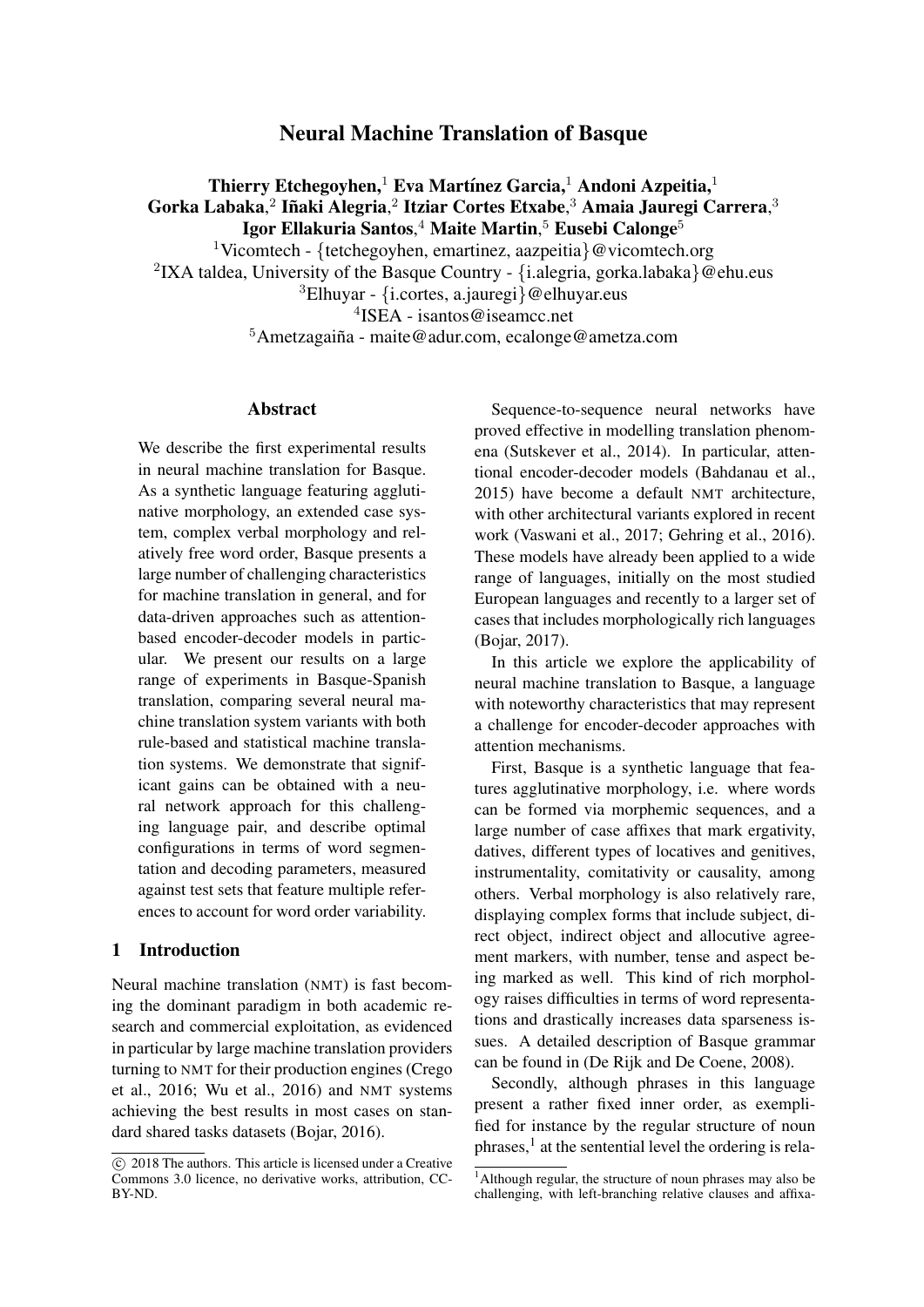tively free. Syntactically, order is essentially determined in terms of focus and topic. Although different orderings mostly reflect underlying variations according to these notions, for translation between Basque and languages with more rigid syntax the end-result is higher variability in terms of sentential input and output. Such variations may represent an additional challenge for NMT models that manage input information via learned attentional distributions and generate translations via decoding processes based on the previously generated element and beam searches.

Finally, Basque is a low-resourced language, with few publicly available parallel corpora. This is a third challenge for data-driven approaches in general, and NMT in particular as it usually requires larger training resources than statistical machine translation (Zoph et al., 2016).

To explore these challenges, we built several large neural machine translation models for generic Basque-Spanish translation, and compare their results with those obtained with rule-based and statistical phrase-based systems (Koehn et al., 2003). Our exploration of NMT variants for this language pair mainly focuses on different sub-word representations, obtained via either linguistically-motivated or frequency-based word segmentations, and on different data exploitation methods. We measure the impact of ordering variations partly via manually-created multiple references and also evaluate the impact of tuning the decoding process in terms of length and coverage along the lines of (Wu et al., 2016).

The paper is organised as follows: Section 2 describes related work in machine translation for Basque and other morphologically-rich languages; Section 3 presents the parallel corpora collected for the Basque-Spanish language pair; Section 4 describes the different translation models used for the experiments presented in Section 5; finally, Section 6 draws conclusion from this work.

## 2 Related work

Morphologically rich languages, a large denomination which includes synthetic languages where words are formed via productive morphological affixation, have been extensively studied in the machine translation literature. In Statistical Machine Translation (SMT) in particular (Brown et al., 1990), the data sparseness issues created by rich morphology have been addressed with a variety of techniques such as the factor-based translation (Koehn and Hoang, 2007). In Neural Machine Translation, the issues raised by rich morphology are even more acute given the vocabulary limitations for typical encoder-decoder neural networks, and recent work has centred on optimal methods to tackle surface variability and data sparseness in a principled manner.

Several approaches address morphological variation via character-based translation (Ling et al., 2015; Lee et al., 2016; Costa-Jussà and Fonollosa, 2016). A case study along these lines for languages with rich morphology is (Escolano et al., 2017), who implement a character-to-character NMT system augmented with a re-scoring model. They report improvements for Finnish-English translations but not for Turkish-English, although the latter result might be due to lack of sufficient training data.

Other approaches tackle this issue via word segmentation into sub-words. Byte Pair Encoding (BPE) (Sennrich et al., 2016) has become a popular segmentation method where infrequent words are segmented according to character pair frequencies. Alternatives include the use of morphological analysers such as MORFESSOR (Virpioja et al., 2013) or CHIPMUNK (Cotterell et al., 2015). Ding et al. (2016) compare the use of these three segmentation alternatives for Turkish-English, obtaining better results with CHIPMUNK and MORFES-SOR than with BPE. In (Ataman et al., 2017), both supervised and unsupervised morphological segmentation are shown to outperform BPE for Turkish to English neural machine translation. Morphological decomposition has also been performed with tools tailored for the task, as is the case in (Sanchez-Cartagena and Toral, 2016), who report ´ improvements using the rule-based morphological segmentation provided by OMORFI (Pirinen, 2015) for English-Finnish translation.

Finally, hybrid techniques have also been applied, as in (Luong and Manning, 2016) who built a character/word hybrid NMT system where translation is performed mostly at the word level and the character component is consulted for rare words. Their results for English to Czech demonstrate that their character models can successfully learn to generate well-formed words for a highly-inflected language. This approach has been notably applied

tion of determiners to the rightmost constituent in the noun phrase.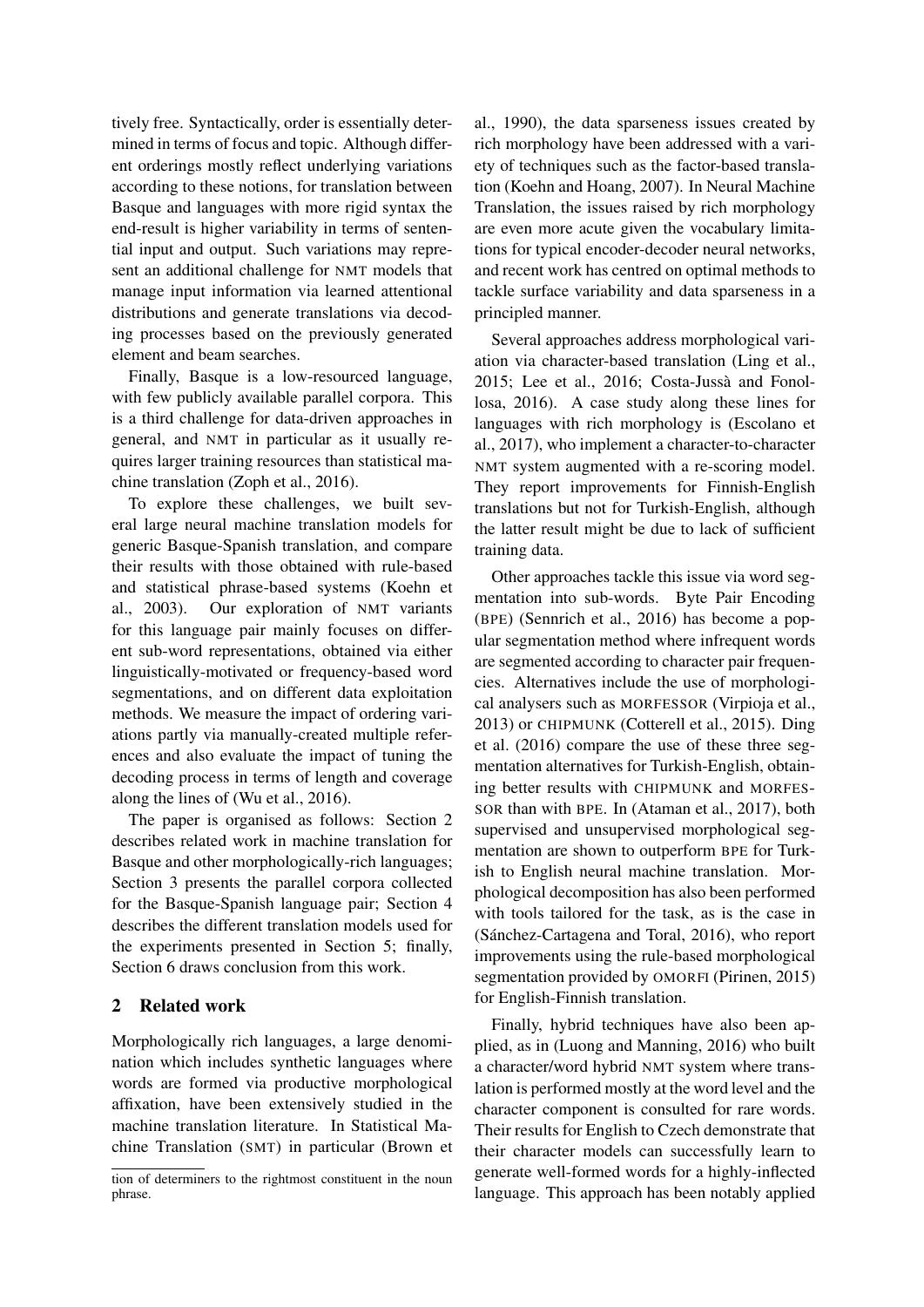to English-Finnish by (Östling et al.,  $2017$ ), who also include BPE segmentation in a system that ranked as the top contribution in the WMT2017 shared task for English-Finnish.

The challenges of machine translation of Basque have been addressed in different frameworks. An example-based data-driven system was thus developed by (Stroppa et al., 2006) and a rule-based approach was used to develop the MATXIN system for Spanish to Basque translation (Mayor et al., 2011); both systems are compared in (Labaka et al., 2007). In (Labaka et al., 2014), a hybrid architecture is presented, combining rulebased and phrase-based statistical machine translation approaches. Their hybrid system resulted in significant improvements over both individual approaches. In the next sections, we provide the first description of a large-scale NMT system for the Basque-Spanish language pair.

### 3 Corpora

To build representative translation models for the Basque-Spanish language pair, parallel corpora were collected and prepared from three different sources: professional translations in different domains, bilingual web pages, and comparable data in the news domain.

### 3.1 Parallel data

Parallel data for Basque-Spanish are scarce, the largest repository of such data being the professionally translated administrative texts made available in the Open Data Euskadi repository.<sup>2</sup> Amongst these, the largest collection comes from the translation memories of the *Instituto Vasco de Administracion P ´ ublica ´* official translation services, with additional data from the *Diputacion´ Foral de Guipúzcoa.* After filtering duplicate segments and dubious segments, we prepared the AD-MIN corpus as our main parallel resource.

Additionally, we included four corpora from different domains. Two of them were created from translation memories, namely the SYNOPSIS corpus, a collection of film synopsis, and the IR-RIKA corpus, based on content from the Irrika youth magazine. We also included corpora created via automatic alignment of bilingual documents: EIZIE, a corpus of universal literature, and CONSUMER, a collection of articles from Consumer consumption magazine. The EIZIE align-

| <b>CORPUS</b>   | <b>SENTENCES</b> |            | WORDS      |  |
|-----------------|------------------|------------|------------|--|
|                 | ES-EU            | ES         | EU         |  |
| <b>ADMIN</b>    | 963,391          | 23,413,116 | 17,802,212 |  |
| <b>SYNOPSIS</b> | 229,464          | 3,501,711  | 2,824,807  |  |
| <b>IRRIKA</b>   | 5.545            | 99.319     | 77.574     |  |
| <b>EIZIE</b>    | 94,207           | 2,506,162  | 1,775,155  |  |
| <b>CONSUMER</b> | 201,353          | 3,999,156  | 3,313,798  |  |
| <b>TOTAL</b>    | 1,493,960        | 33,519,464 | 25,715,972 |  |

Table 1: Parallel corpora statistics (unique segments)

| <b>CORPUS</b> | <b>SENTENCES</b> | <b>WORDS</b> |            |
|---------------|------------------|--------------|------------|
|               | $ES-EU$          | ES           | EU         |
| CRAWL         | 1,044,581        | 19,892,360   | 15,344,336 |

Table 2: Crawled corpus statistics (unique segments)

ments were also manually revised to ensure a high quality corpus.

The statistics for all parallel corpora are shown in Table 1.

#### 3.2 Crawled data collection

To complement the high quality parallel data described in the previous section, we created a large parallel corpus from crawled data. We used the PACO2 tool (San Vicente and Manterola, 2012), which performs both crawling and alignment to create parallel resources from web corpora.

For this task, the tool was extended with two major optimisations. First, the crawling component was modified in order to retrieve web content dynamically generated via JavaScript. Secondly, both crawling and alignment processes were parallelised, to speed up the overall process.

Both optimisations contributed to the efficient creation of a parallel corpus from a variety of Basque-Spanish web pages. Corpus statistics, after duplicates removal, are shown in Table 2.

|               | <b>SENTENCES</b> | <b>WORDS</b> |            |  |
|---------------|------------------|--------------|------------|--|
| <b>CORPUS</b> | ES-EU            | ES           | EU         |  |
| <b>EITR</b>   | 807.222          | 24,046,414   | 15,592,995 |  |

Table 3: Comparable corpus statistics (unique segments)

#### 3.3 Comparable data collection

To further increase the amount of training data and extend domain coverage, we exploited a large strongly comparable corpus in the news domain, facilitated by the Basque public broadcaster EITB.<sup>3</sup> The original data consists of XML documents that contain news independently created by professional journalists in Basque and Spanish, from

<sup>2</sup> http://opendata.euskadi.eus

<sup>3</sup> http://www.eitb.eus/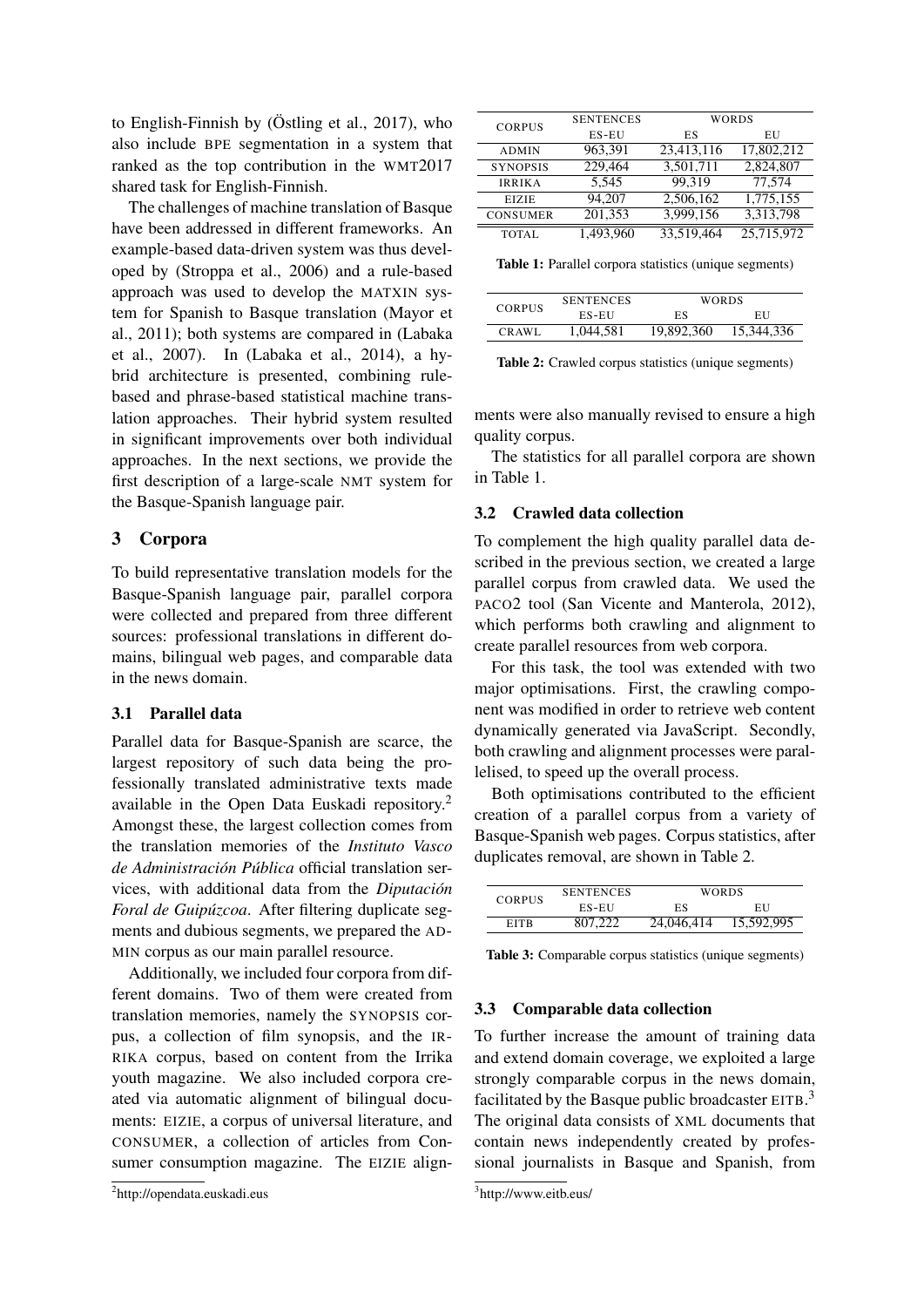| <b>CORPUS</b> | <b>SENTENCES</b> | <b>WORDS</b> |            |  |
|---------------|------------------|--------------|------------|--|
|               | ES-EU            | ES           | EU         |  |
| <b>MERGED</b> | 3,345,763        | 76,998,621   | 56,391,670 |  |
| MERGED.LGF    | 3,086,231        | 61.529.688   | 47,976,559 |  |

Table 4: Final corpora statistics (unique segments)

which a first parallel corpus was created and shared with the research community (Etchegoyhen et al., 2016).

As additional data was made available since the first version of the corpus, we created a second version that included news from 2013 to 2016. For this version, document alignment was performed with DOCAL (Etchegoyhen and Azpeitia, 2016a), an efficient aligner that provided the best results for this language pair. Sentences were then aligned with STACC (Etchegoyhen and Azpeitia, 2016b), a tool to determine parallel sentences in comparable corpora which has proved highly successful for the task (Azpeitia et al., 2017).

After enforcing one-to-one alignments, the corpus resulted in 1, 137, 463 segment pairs, each with an associated alignment probability score. Various corpora could then be extracted by selecting different alignment thresholds to filter lowscoring pairs. After training separate SMT models on each of these three corpora, we selected the corpus with alignment threshold 0.15, as it resulted in the best performance overall. Statistics for this corpus are shown in Table 3.

The EITB corpus was also used to prepare tuning and validation sets, as it covers a wide range of topics that includes politics, culture and sports, among others. Thus, 2, 000 segment pairs were selected as held-off development set, and 1, 678 as test set. The alignments for the test set were manually validated and a new set of references was manually created by professionally translating the Spanish source sentences, to account for word order variability in Basque.<sup>4</sup>

#### 3.4 Data filtering & preparation

A unique parallel corpus (hereafter, MERGED) was built by concatenating the previously described corpora and removing duplicates. All sentences were truecased, with truecasing models trained on the monolingual sides of the bitext, and tokenised

with adapted versions of the scripts available in the MOSES toolkit (Koehn et al., 2007).

Neural machine translation systems have been shown to be strongly impacted by noisy data (Belinkov and Bisk, 2017). As our gathered corpora comes from potentially noisy sources, as is the case with crawled and comparable data, we prepared an additional filtered version of the corpus. We based our filtering process on length irregularities between source and target sentences, in terms of number of words, with the aim of identifying those pairs where only a subset of a sentence is translated into the other language, a typical case in comparable corpora.

As a simple approach, we computed the modified z-score on the MERGED corpus to filter out segment pairs identified as outliers in terms of length difference between the source and target segments, where the median and standard deviation were computed on the human quality references of the ADMIN corpus. This process discarded 259, 532 segment pairs, as shown in Table 4, where MERGED.LGF refers to the filtered corpus.

### 4 Models

In the next subsections, we describe the different NMT models for Basque-Spanish that were built using the corpora described in the previous section, as well as the considered baseline systems.

#### 4.1 Baselines

Two kinds of baseline systems were considered: statistical (SMT) and rule-based (RBMT).

All SMT translation models are phrase-based (Koehn et al., 2003), trained using the Moses toolkit (Koehn et al., 2007) with default hyperparameters and phrases of maximum length 5. Word alignment was performed with the FASTAL-IGN toolkit (Dyer et al., 2013), and the parameters of the log-linear models were tuned with MERT (Och, 2003). All language models are of order 5, trained with the KENLM toolkit (Heafield, 2011).

As an RBMT baseline translation system, we chose the on-line translation service provided by

<sup>&</sup>lt;sup>4</sup>In what follows, the manually validated test will be referred to as ALNTEST, the human translations by HTTEST and the multi-reference test set as MULTIREF. Note that all test sets will be made available to the research community on our project web page: http://modela.eus.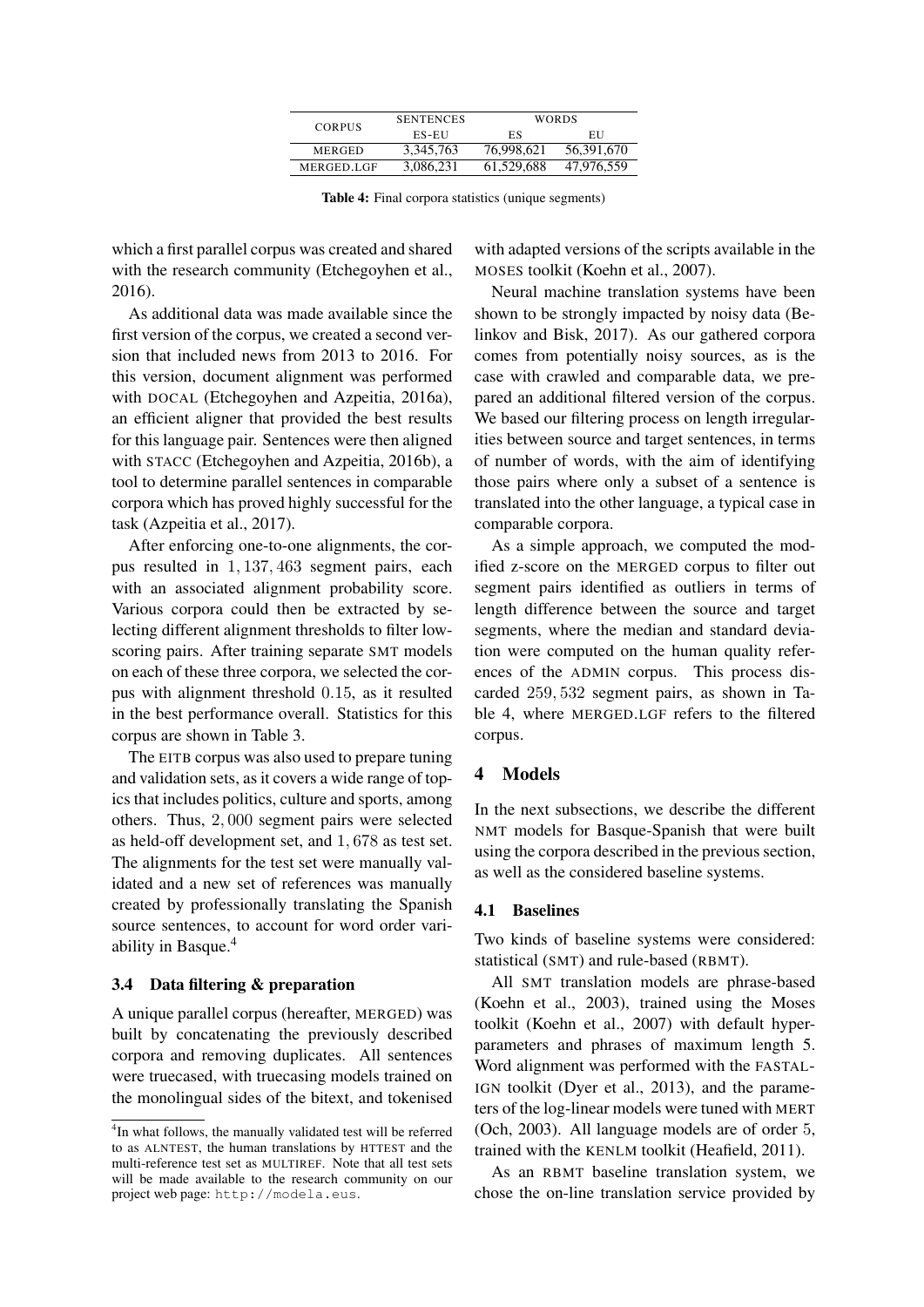the Basque Government, which is based on a proprietary rule-based system crafted for this language pair to provide general-domain translation.<sup>5</sup>

## 4.2 NMT

Unless otherwise specified, all NMT systems follow the attention-based encoder-decoder approach (Bahdanau et al., 2015) and were built with the OPENNMT toolkit (Klein et al., 2017). We use 500 dimensional word embeddings for both source and target embeddings. The encoder and the decoder are 4-layered recurrent neural networks (RNN) with 800 LSTM hidden units and a bidirectional RNN encoder. The maximum vocabulary size was set to 50, 000.

The models were trained using Stochastic Gradient Descent with an initial learning rate of 1 and applying a learning decay of 0.7 after epoch 10 or if no improvement is gained on the loss function after a given epoch over the validation set. A minibatch of 64 sentences was used for training, with a 0.3 dropout probability applied between recurrent layers and a maximum sentence length set to 50 tokens for both source and target side.

The following subsections describe the neural machine translation variants that were prepared, the first three being based on different word segmentations and the last one on fully characterbased translation.

## 4.2.1 Byte Pair Encoding

Byte Pair Encoding (BPE) is a compression algorithm that was adapted to word segmentation for NMT by (Sennrich et al., 2016). It iteratively replaces the most frequent pair of characters in a sequence with an unused symbol, without considering character pairs that cross word boundaries. BPE allows for the representation of an open vocabulary through a fixed-size vocabulary of variable-length character sequences, having the advantage of producing symbol sequences still interpretable as sub-word units.

For our experiments, we trained joint BPE models on both Basque and Spanish data to improve consistency between source and target segmentation. A set of at most 30, 000 BPE merge operations was learned for each training corpus.

## 4.2.2 FLATCATV2

FLATCATV2 is a system based on MORFESSOR that was developed to implement a linguistically motivated vocabulary reduction for neural machine translation and was originally proposed for Turkish (Ataman et al., 2017). The segmentation process consists of two steps. MORFESSOR is used first to infer the morphology of the considered language in an unsupervised manner, based on an unlabelled monolingual corpus. The learned morphological segmentations are then fit into a fixed-size vocabulary, which amounted to 45, 000 tokens in our case.

Unlike the joint learning method we selected for BPE segmentation, FLATCATV2 segmentation was learned on the monolingual data separately, since this technique is designed to extract a linguistically-sound segmentation of the text.

### 4.2.3 Morphological analysis

As a third approach to word representation, we opted for a fine-grained morphological analysis and used the IXA-KAT supervised morphological analyser for Basque (Alegria et al., 1996; Otegi et al., 2016). This analyser relies on a lexicon crafted by linguists which includes most of the Basque morphemes and is used to extract all possible segmentations of a word. The hypotheses with the longest lemma are ultimately selected.

Although this linguistically-motivated approach to segmentation does reduce the vocabulary, vocabulary size is not guaranteed to remain within the range necessary for NMT. We therefore followed the two-step approach used in FLATCATV2 and applied BPE after the linguistic segmentation phase, to segment rare tokens and keep the vocabulary within the selected size.

### 4.2.4 Character-based translation

As an alternative to NMT architectures based on words or sub-words, character-based models provide the means to remove the segmentation problem altogether. These models are based solely on the characters in the sentence on both the input and the target sides, generating translations one character at the time. As previously discussed, this type of approach is particularly interesting for highly inflected languages such as Basque.

To evaluate this approach for Basque-Spanish translation, we built a character-to-character system following (Lee et al., 2016), whose code was publicly available.<sup>6</sup> The system uses convolutional

<sup>5</sup>http://www.itzultzailea.euskadi.eus/ traductor/portalExterno/text.do

<sup>6</sup>https://github.com/nyu-dl/dl4mt-c2c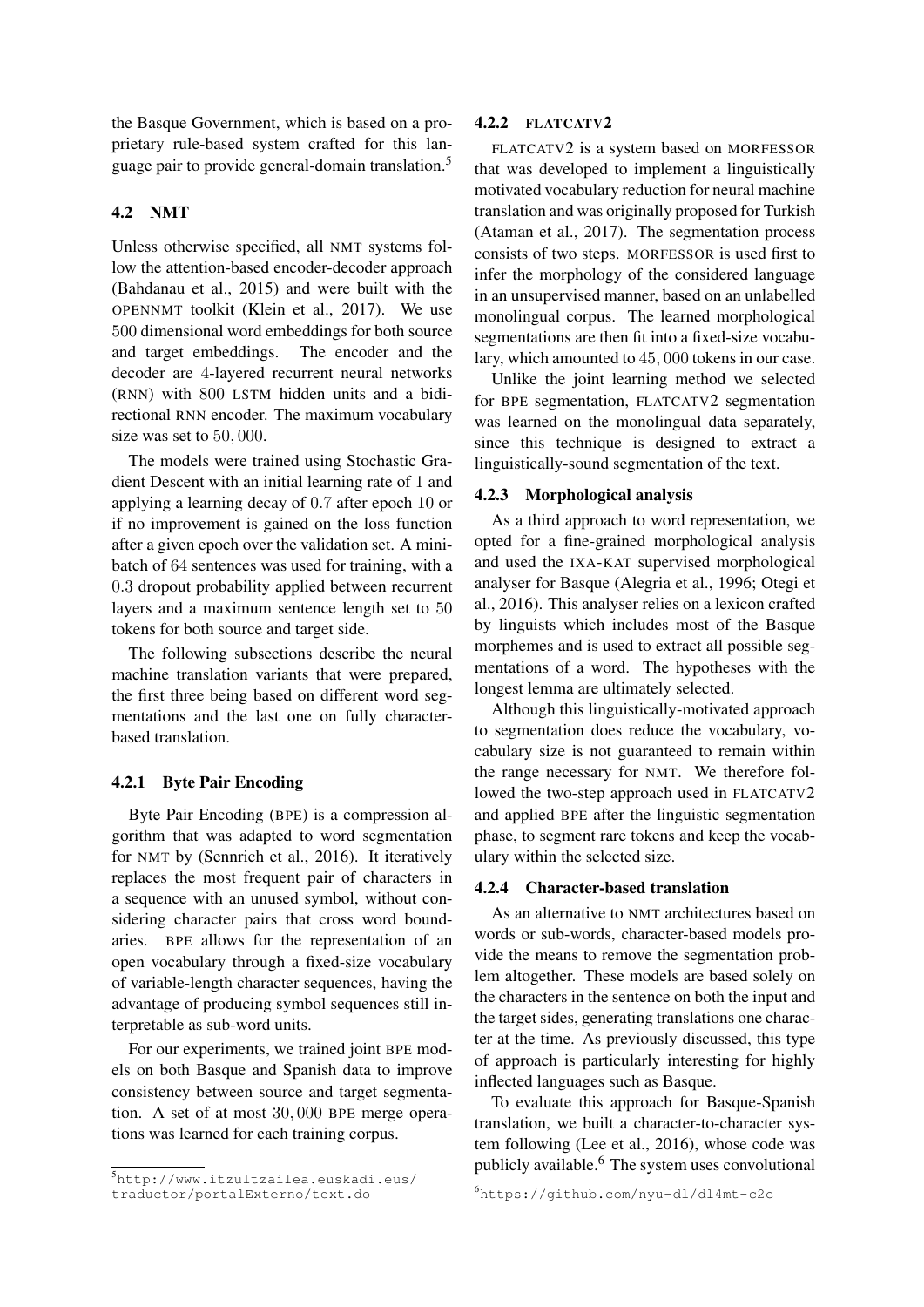neural networks to generate window representations of fixed length character sequences, set to 5 in our configuration. These representations reduce the length of the input sequence, while enabling the system to identify segment patterns. A bi-directional recurrent neural network is then used to compute the representation of the complete sentence. Finally, translation is generated character by character, using an attention mechanism on the segments computed at the encoder level.

## 5 Experiments

In this section we first describe the experimental settings and system variants, then present and discuss the results.

## 5.1 Settings

To compare the different segmentation approaches, a first set of experiments was designed using only the selected EITB corpus. This allowed for a direct comparison between the approaches while also reducing the computational load of training the different variants. From this set of experiments, we selected the overall best approach to segmentation, taking into account the results obtained in both translation directions.

The second set of experiments compares NMT variants, based on the selected segmentation approach, to the SMT system. We also compare the NMT and SMT results with those obtained with the selected rule-based system on the single and multireference test sets.

The NMT approach based on the selected segmentation mechanism was trained on the entire corpus, as was the SMT system. Additionally, we evaluated the same NMT architecture and trained a model on the filtered corpus to assess the impact of noisy data on the final system.

We also evaluated the impact of the decoding optimisations proposed in (Wu et al., 2016), which tune the decoder according to length normalisation over the generated beam sequences and to the coverage of the input sequence according to the attention module. We also tuned the decoder with the end of sentence (EOS) penalty available as hyperparameter in OPENNMT. Optimal parameters for these three normalisations were evaluated via grid search, resulting in values of 4 for length, 0 for coverage, and 10 for EOS normalisations in ES-EU, and 10, 0 and 10 respectively in EU-ES.

Finally, we performed a small manual evalua-

tion using the Appraise tool (Federmann, 2012). 28 native speakers of Basque were asked to select their preferred translations for 100 sentences, where the translations were generated by the previously described RBMT system and the NMT system trained on the entire corpus.

## 5.2 Results

Results in terms of automatic metrics were computed with BLEU (Papineni et al., 2002) and TER (Snover et al., 2006). Tables 5 and 6 show the results for the different approaches to segmentation.<sup>7</sup>

The first noticeable result is the consistency of the scores across all test sets, in both directions. For ES-EU, there was no significant difference between the results obtained with BPE and with the unsegmented words, both achieving the best scores overall. In EU-ES, the optimal approach consistently involved applied linguistically-motivated segmentation first, followed by BPE to restrict the vocabulary size. In both directions, FLATCATV2 performed worse than BPE and character-based translation resulted in the lowest scores overall.

Linguistically-motivated segmentation for Basque was only beneficial on the source side, resulting in degraded results when compared to frequency-based segmentation on the target side. This result may be attributed to the stronger need to disambiguate source-side information in NMT architectures, where weak encoding impacts both sentence representation and the attention mechanism. As conditioned language models, NMT decoders seem to have lesser difficulties in generating correct output on the basis of nonlinguistic but consistent segmentation units of the type provided by BPE.

From this first set of results, we selected BPE as our segmentation model for the final systems trained on the entire corpus, as it provided the best results when translating into Basque, was a competitive second ranked system in the other translation direction, and required less resources overall to perform segmentation. The comparative results between, RBMT, SMT and NMT are shown in Tables 7 and  $8<sup>8</sup>$ 

 $7$ In both tables,  $\dagger$  indicates statistical significance between the considered system and BPE, for  $p < 0.05$ . Significance was computed only for the BLEU metric, via bootstrap resampling (Koehn, 2004).

<sup>8</sup> In both tables, † indicates statistical significance between the considered system and NMT, for  $p < 0.05$ . Results are given on cased and tokenised output translations, after tokenising the output of the RBMT system for a fair comparison.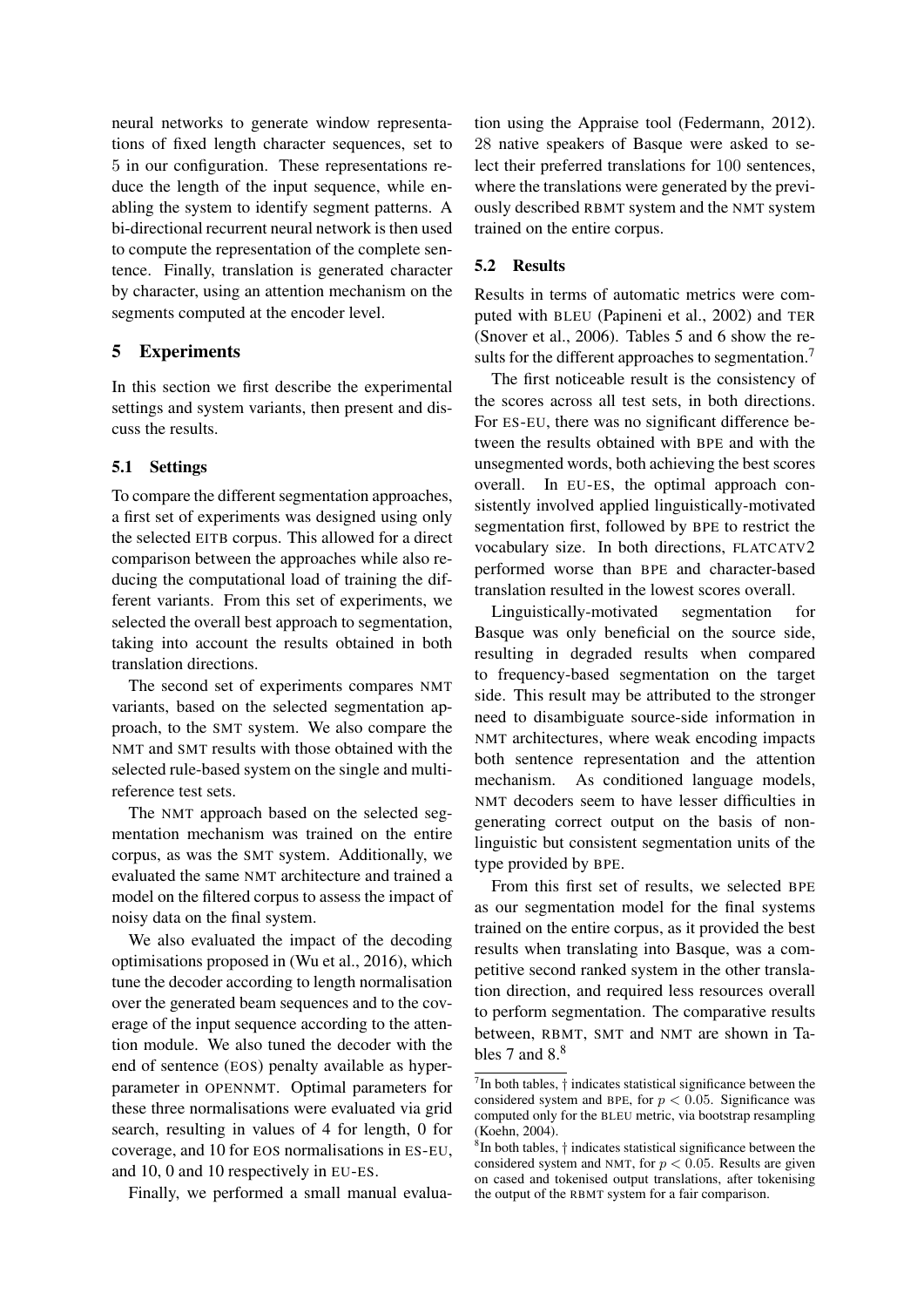| <b>SEGMENTATION</b>          | <b>VOCABULARY</b> |                    | <b>MULTIREF</b><br><b>ALNTEST</b><br><b>HTTEST</b> |                    |            |                    |            |
|------------------------------|-------------------|--------------------|----------------------------------------------------|--------------------|------------|--------------------|------------|
|                              |                   | <b>BLEU</b>        | <b>TER</b>                                         | <b>BLEU</b>        | <b>TER</b> | <b>BLEU</b>        | <b>TER</b> |
| <b>WORDS</b>                 | 50,004 / 50,004   | 19.82              | 64.84                                              | $18.53+$           | 61.51      | 28.72              | 55.71      |
| <b>BPE</b>                   | 21,765/23,741     | 19.51              | 64.65                                              | 18.00              | 62.20      | 28.40              | 56.00      |
| FLATCATV2                    | 38,653 / 29,860   | 18,23 <sup>+</sup> | 65.58                                              | 17.43 <sup>+</sup> | 62.58      | 27.13 <sup>†</sup> | 56.51      |
| FLATCAT (ES) - MORF (EU)     | 38,653 / 50,004   | 16.98 <sup>+</sup> | 66.66                                              | $16.01+$           | 64.09      | $25.32\dagger$     | 57.99      |
| $BPE (ES) - MORF + BPE (EU)$ | 39, 197 / 38, 827 | 18.70 <sup>+</sup> | 65.31                                              | 17.51 <sup>†</sup> | 62.64      | 27.62 <sup>+</sup> | 56.36      |
| <b>CHARNMT</b>               | 304/302           | 17.17 <sup>†</sup> | 67.59                                              | 16.23 <sup>†</sup> | 64.30      | 25.04†             | 59.01      |

Table 5: Evaluation results of the ES-EU systems using different data segmentation on the EITB corpus

| <b>SEGMENTATION</b>          | <b>VOCABULARY</b> | <b>ALNTEST</b>     |       | <b>HTTEST</b>      |            |
|------------------------------|-------------------|--------------------|-------|--------------------|------------|
|                              |                   | <b>BLEU</b>        | TER   | <b>BLEU</b>        | <b>TER</b> |
| WORDS                        | 50,004 / 50,004   | 26.40              | 58.82 | 33.64†             | 50.08      |
| <b>BPE</b>                   | 23,741 / 21,765   | 26.61              | 58.16 | 35.71              | 47.67      |
| FLATCATV2                    | 29,860/38,653     | 24.46 <sup>+</sup> | 59.88 | 32.54 <sup>+</sup> | 50.43      |
| MORF (EU) - FLATCAT (ES)     | 50,004 / 38,653   | 23.90 <sup>+</sup> | 60.80 | 31.06 <sup>+</sup> | 51.78      |
| $MORF + BPE$ (EU) - BPE (ES) | 38,827 / 39,197   | 27.86              | 56.97 | $37.23+$           | 46.33      |
| <b>CHARNMT</b>               | 304/302           | 24.58 <sup>+</sup> | 64.40 | 31.59 <sup>+</sup> | 57.66      |

Table 6: Evaluation results for EU-ES systems with different data segmentation on the EITB corpus

In Spanish to Basque, when considering all test sets, the best NMT system outperformed SMT, which in turn provided markedly better results than the RBMT system. Interestingly, the SMT system obtained the best BLEU score on the ALNTEST dataset, and was competitive with the basic NMT system for this metric on the MULTIREF test set as well, while being systematically outperformed on the TER metric by all NMT variants. These results might be due to the known BLEU bias in favour of SMT output, along with other biases (Callison-Burch et al., 2006), and the overall results therefore need to be interpreted by considering both metrics in conjunction. Thus, overall NMT performed markedly better, with gains above 4 BLEU points and 5 TER points on the MULTIREF metric. These constitute significant improvements, indicating that NMT responds better to the challenging properties of Basque than alternative approaches.

For Basque to Spanish translation, the comparative results were similar in terms of systems ranking and in terms of larger differences when considering human translations, used as source for this translation direction. As is usually the case, scores were higher when translating into the language with relatively simpler morphology.

Removing noise from the training corpus, via filtering outliers in terms of length differences, had a significant impact on ES-EU, where the MERGED.LGF model outperformed the nonfiltered model by close to 3 BLEU points and 2 TER points on the MULTIREF test set. This confirms the importance of a careful preparation of training data for NMT models. For EU-ES, the filtered corpus gave statistically significant improvements as well, although by a lower margin.

Manual examination of the translations produced by the NMT system indicated that lost-in-NMT-translation phenomena, where the system ignores a significant portion of the input sentence in favour of a fluent but incomplete translation, were notable. The MERGED.LGF.OPT version of the system, where output generation is controlled via the previously described normalisation settings, improved on these grounds, both in terms of metrics and after manual examination of a subset of translations where coverage of the source content seemed to improve.

Another interesting aspect in these results is the impact of multiple references on the interpretation of the results. In most cases, taking into account only the initial test set based on alignments, all validated by human experts as proper translations, would have led to different conclusions than those reached when considering both the additional human translations and multiple references. One could have concluded, for instance, that the gains obtained for ES-EU with NMT over SMT were minor, when the differences were much larger overall when considering all references. The need for multiple references in general, and for this language pair in particular, is made even clearer from the results of these experiments.

Finally, Table 9 shows the results from the comparative human evaluation. Overall, users showed a marked preference for the translations produced by the NMT system, selecting RBMT translations in only 15.14% of the cases. Inter-annotator agree-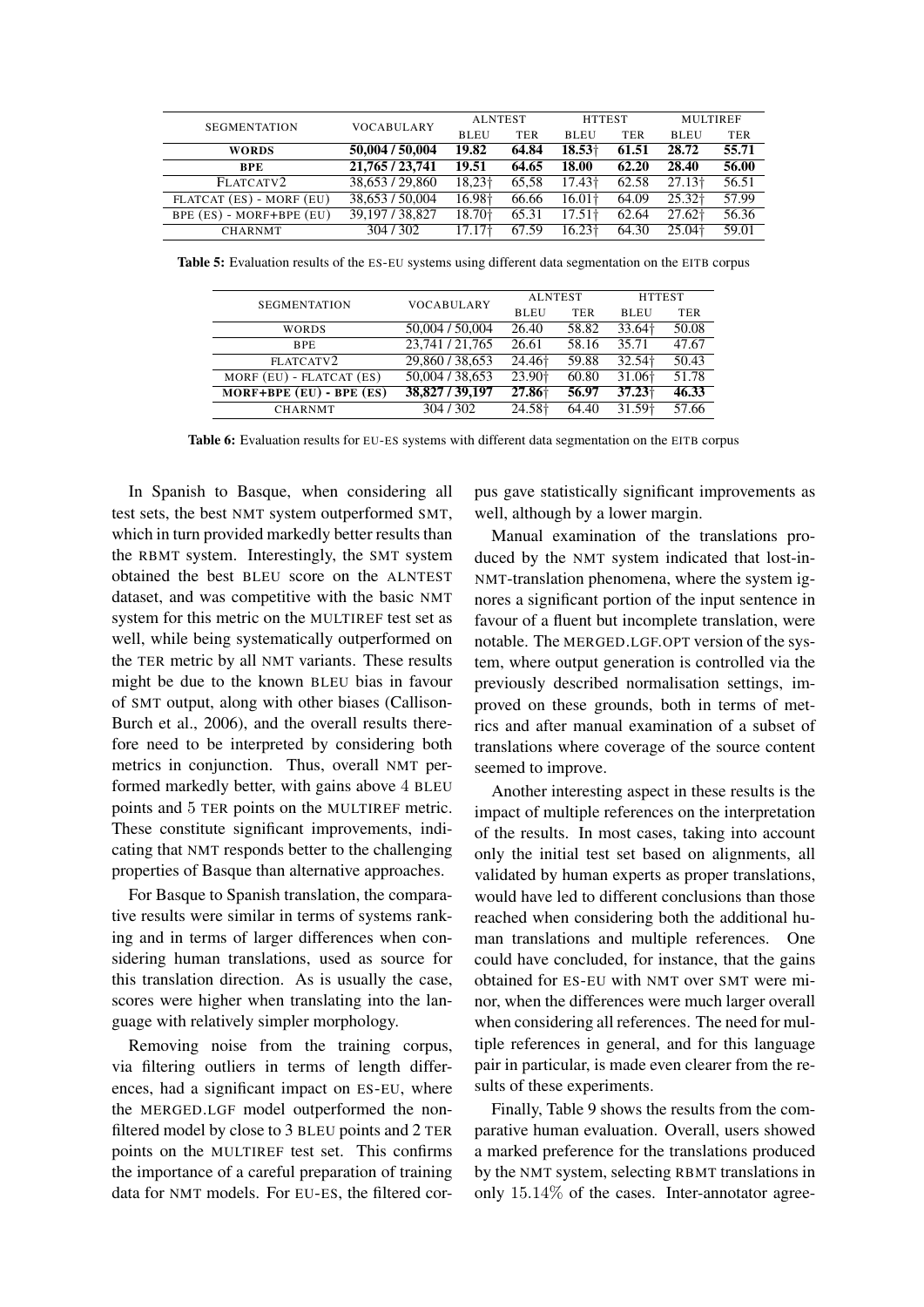| <b>SYSTEM</b> | <b>ALNTEST</b> |            | <b>HTTEST</b>      |            | <b>MULTIREF</b>    |       |
|---------------|----------------|------------|--------------------|------------|--------------------|-------|
|               | <b>BLEU</b>    | <b>TER</b> | <b>BLEU</b>        | <b>TER</b> | <b>BLEU</b>        | TER   |
| <b>RBMT</b>   | 9.08†          | 79.90      | 14.01†             | 66.08      | 17.17†             | 66.37 |
| <b>SMT</b>    | $23.63\dagger$ | 65.24      | 17.40†             | 61.66      | 30.43              | 56.50 |
| <b>NMT</b>    | 20.46          | 64.52      | 23.63              | 55.39      | 31.27              | 53.54 |
| NMT.LGF       | 22.09+         | 63.36      | 23.10 <sup>+</sup> | 55.10      | 34.17 <sup>+</sup> | 51.73 |
| NMT.LGF.OPT   | 22.33†         | 63.48      | $23.69+$           | 54.47      | $34.65+$           | 51.42 |

Table 7: Final system evaluation results for ES-EU

| <b>SYSTEM</b> | <b>ALNTEST</b> |            | <b>HTTEST</b>      |            |  |
|---------------|----------------|------------|--------------------|------------|--|
|               | <b>BLEU</b>    | <b>TER</b> | <b>BLEU</b>        | <b>TER</b> |  |
| <b>RBMT</b>   | 16.76†         | 69.28      | 25.06              | 58.07      |  |
| <b>SMT</b>    | 28.09          | 60.20      | 32.46 <sup>+</sup> | 52.79      |  |
| <b>NMT</b>    | 27.68          | 55.37      | 39.21              | 42.58      |  |
| NMT.LGF       | 27.99          | 55.09      | 39.73 <sup>+</sup> | 42.00      |  |
| NMT.LGF.OPT   | 29.02+         | 54.36      | 40.56+             | 41.26      |  |

|  |  |  | Table 8: Final system evaluation results for EU-ES |  |  |  |
|--|--|--|----------------------------------------------------|--|--|--|
|--|--|--|----------------------------------------------------|--|--|--|

| NMT > RBMT | $NMT = RBMT$ | RBMT>NM | <b>SKIPPED</b> |
|------------|--------------|---------|----------------|
| $6764\%$   | 15.39%       | 15.14%  | 182%           |

Table 9: Human evaluation results for ES-EU

ment measures showed fair agreement, with 0.306 and 0.309 for the Krippendorf's Alpha and Fleiss' Kappa metrics, respectively. Although admittedly based on a small sample, these results confirmed the impressions from users of the NMT system, who characterised it as a significant step forward in machine translation of Basque.

## 6 Conclusions

We presented the first results in neural machine translation for Basque, a synthetic language with an extended case system, complex verbal morphology and relatively free word order. The characteristics of the language made it an interesting test case for NMT and we showed that significant gains could be obtained with a neural network approach, when compared to both rule-based and statistical machine translation systems.

Several variants were prepared in terms of both corpora and models, to determine the optimal configurations for generic machine translation in Basque-Spanish. The impact of noisy datasets when training NMT systems was confirmed in our experiments, and we showed the improvements achievable with a simple filtering of length difference outliers.

Also coming from our results were the gains resulting from fine-grained morphological analysis on the source side, although byte pair encoding was shown to be a robust method overall for this language pair. The presented results were computed on different complementary test set, providing a strong confirmation of the importance of multiple references in general, and for the evaluation of Basque translation in particular.

Neural machine translation has been successfully applied to a large range of languages and scenarios, with recent work centred on languages with rich morphology. This work contributes to this line of research, demonstrating the significant improvements obtained with NMT on a language which features a wide range of properties that represent a challenge for past and current approaches to machine translation.

Acknowledgements: This work was supported by the Department of Economic Development and Competitiveness of the Basque Government via the MODELA project. We would like to thank the three anonymous EAMT reviewers for their helpful comments and suggestions, as well as all participants of the manual evaluation.

#### References

- Alegria, Iñaki, Xabier Artola, Kepa Sarasola, and Miriam Urkia. 1996. Automatic morphological analysis of Basque. *Literary and Linguistic Computing*, 11(4):193–203.
- Ataman, Duygu, Matteo Negri, Marco Turchi, and Marcello Federico. 2017. Linguistically Motivated Vocabulary Reduction for Neural Machine Translation from Turkish to English. *The Prague Bulletin of Mathematical Linguistics*, 108:331–342.
- Azpeitia, Andoni, Thierry Etchegoyhen, and Eva Martinez Garcia. 2017. Weighted Set-Theoretic Alignment of Comparable Sentences. In *Proceedings of the 10th Workshop on Building and Using Comparable Corpora*, pages 41–45.
- Bahdanau, Dzmitry, Kyunghyun Cho, and Yoshua Bengio. 2015. Neural machine translation by jointly learning to align and translate. In *Proceedings of the International Conference on Learning Representations (ICLR)*, San Diego, CA, USA.
- Belinkov, Yonatan and Yonatan Bisk. 2017. Synthetic and natural noise both break neural machine translation. *arXiv preprint arXiv:1711.02173*.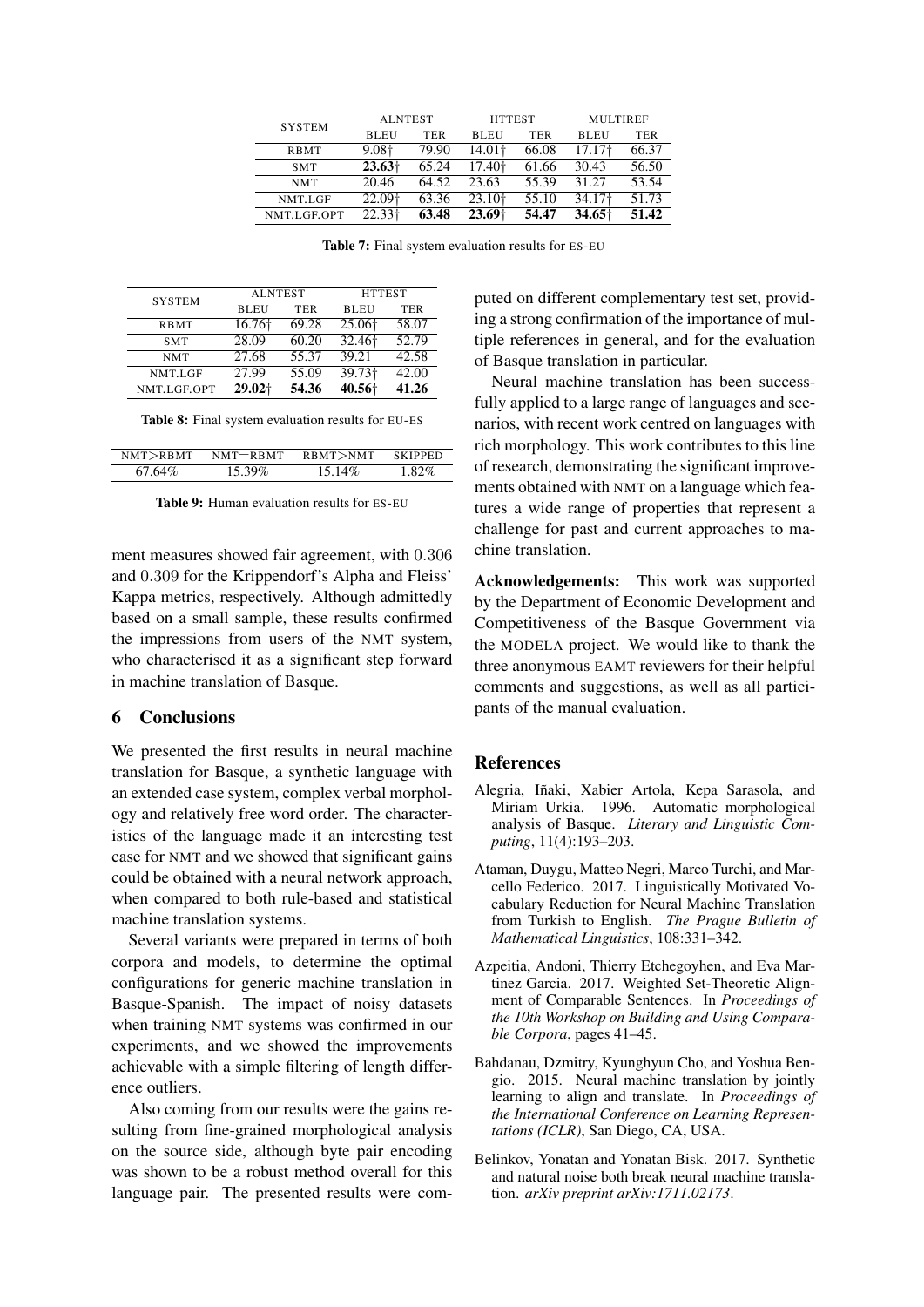- Bojar, Ondřej et al. 2016. Findings of the 2016 conference on machine translation (WMT2016). In *Proceedings of the First Conference on Machine Translation*, WMT2016, pages 131–198, Berlin, Germany.
- Bojar, Ondřej et al. 2017. Findings of the 2017 conference on machine translation (WMT17). In *Proceedings of the Second Conference on Machine Translation*, WMT2017, pages 169–214, Copenhagen, Denmark.
- Brown, Peter F, John Cocke, Stephen A Della Pietra, Vincent J Della Pietra, Fredrick Jelinek, John D Lafferty, Robert L Mercer, and Paul S Roossin. 1990. A statistical approach to machine translation. *Computational linguistics*, 16(2):79–85.
- Callison-Burch, Chris, Miles Osborne, and Philipp Koehn. 2006. Re-evaluating the Role of BLEU in Machine Translation Research. In *Proceedings of the 11th Conference of the European Chapter of the Association for Computational Linguistics*, pages 249–256.
- Costa-Jussà, Marta R. and José A. R. Fonollosa. 2016. Character-based neural machine translation. In *Proceedings of the 54th Annual Meeting of the Association for Computational Linguistics (ACL)*, pages 357–361, Berlin,Germany.
- Cotterell, Ryan, Thomas Müller, Alexander Fraser, and Hinrich Schütze. 2015. Labeled morphological segmentation with semi-markov models. In *Proceedings of the Nineteenth Conference on Computational Natural Language Learning (CoNLL)*, pages 164– 174, Beijing, China.
- Crego, Josep, Jungi Kim, Guillaume Klein, Anabel Rebollo, Kathy Yang, Jean Senellart, Egor Akhanov, Patrice Brunelle, Aurelien Coquard, Yongchao Deng, et al. 2016. Systran's pure neural machine translation systems. *arXiv preprint arXiv:1610.05540*.
- De Rijk, Rudolf PG and Armand De Coene. 2008. *Standard Basque: A progressive grammar*. MIT Press Cambridge, MA.
- Ding, Shuoyang, Kevin Duh, Huda Khayrallah, Philipp Koehn, and Matt Post. 2016. The JHU machine translation systems for WMT 2016. In *Proceedings of the First Conference on Machine Translation*, WMT2016, pages 272–280, Berlin, Germany.
- Dyer, Chris, Victor Chahuneau, and Noah A. Smith. 2013. A simple, fast, and effective reparameterization of ibm model 2. In *Proceedings of The 2013 Conference of the North American Chapter of the Association for Computational Linguistics: Human Language Technologies*.
- Escolano, Carlos, Marta R. Costa-jussà, and José A. R. Fonollosa. 2017. The TALP-UPC Neural Machine Translation System for German/Finnish-English Using the Inverse Direction Model in Rescoring. In *Proceedings of the Second Conference on Machine*

*Translation*, WMT2017, pages 283–287, Copenhagen, Denmark.

- Etchegoyhen, Thierry and Andoni Azpeitia. 2016a. A Portable Method for Parallel and Comparable Document Alignment. *Baltic Journal of Modern Computing*, 4(2):243–255. *Special Issue: Proceedings of EAMT 2016*.
- Etchegoyhen, Thierry and Andoni Azpeitia. 2016b. Set-Theoretic Alignment for Comparable Corpora. In *Proceedings of the 54th Annual Meeting of the Association for Computational Linguistics (ACL)*, volume 1: Long Papers, pages 2009–2018, Berlin, Germany.
- Etchegoyhen, Thierry, Andoni Azpeitia, and Naiara Pérez. 2016. Exploiting a Large Strongly Comparable Corpus. In *Proceedings of the Tenth International Conference on Language Resources and Evaluation (LREC 2016)*, Paris, France, may. European Language Resources Association (ELRA).
- Federmann, Christian. 2012. Appraise: An opensource toolkit for manual evaluation of machine translation output. *The Prague Bulletin of Mathematical Linguistics*, 98:25–35.
- Gehring, Jonas, Michael Auli, David Grangier, and Yann N Dauphin. 2016. A convolutional encoder model for neural machine translation. *arXiv preprint arXiv:1611.02344*.
- Heafield, Kenneth. 2011. Kenlm: Faster and smaller language model queries. In *Proceedings of the Sixth Workshop on Statistical Machine Translation*, WMT 2011, pages 187–197, Edinburgh, Scotland.
- Klein, Guillaume, Yoon Kim, Yuntian Deng, Jean Senellart, and Alexander M Rush. 2017. Open-NMT: Open-Source Toolkit for Neural Machine Translation. *arXiv preprint arXiv:1701.02810*.
- Koehn, Philipp and Hieu Hoang. 2007. Factored translation models. In *Proceedings of the 2007 joint conference on Empirical Methods in Natural Language processing and Computational Natural Language Learning (EMNLP, CoNLL)*, pages 868–876, Prague, Czech Republic.
- Koehn, Philipp, Franz Josef Och, and Daniel Marcu. 2003. Statistical Phrase-based Translation. In *Proceedings of the 2003 Conference of the North American Chapter of the Association for Computational Linguistics, (HLT-NAACL)*, pages 48–54, Edmonton, Canada.
- Koehn, Philipp, Hieu Hoang, Alexandra Birch, Chris Callison-Burch, Marcello Federico, Nicola Bertoldi, Brooke Cowan, Wade Shen, Christine Moran, Richard Zens, et al. 2007. Moses: Open source toolkit for statistical machine translation. In *Proceedings of the 45th Annual Meeting of the ACL*, pages 177–180, Prague, Czech Republic.